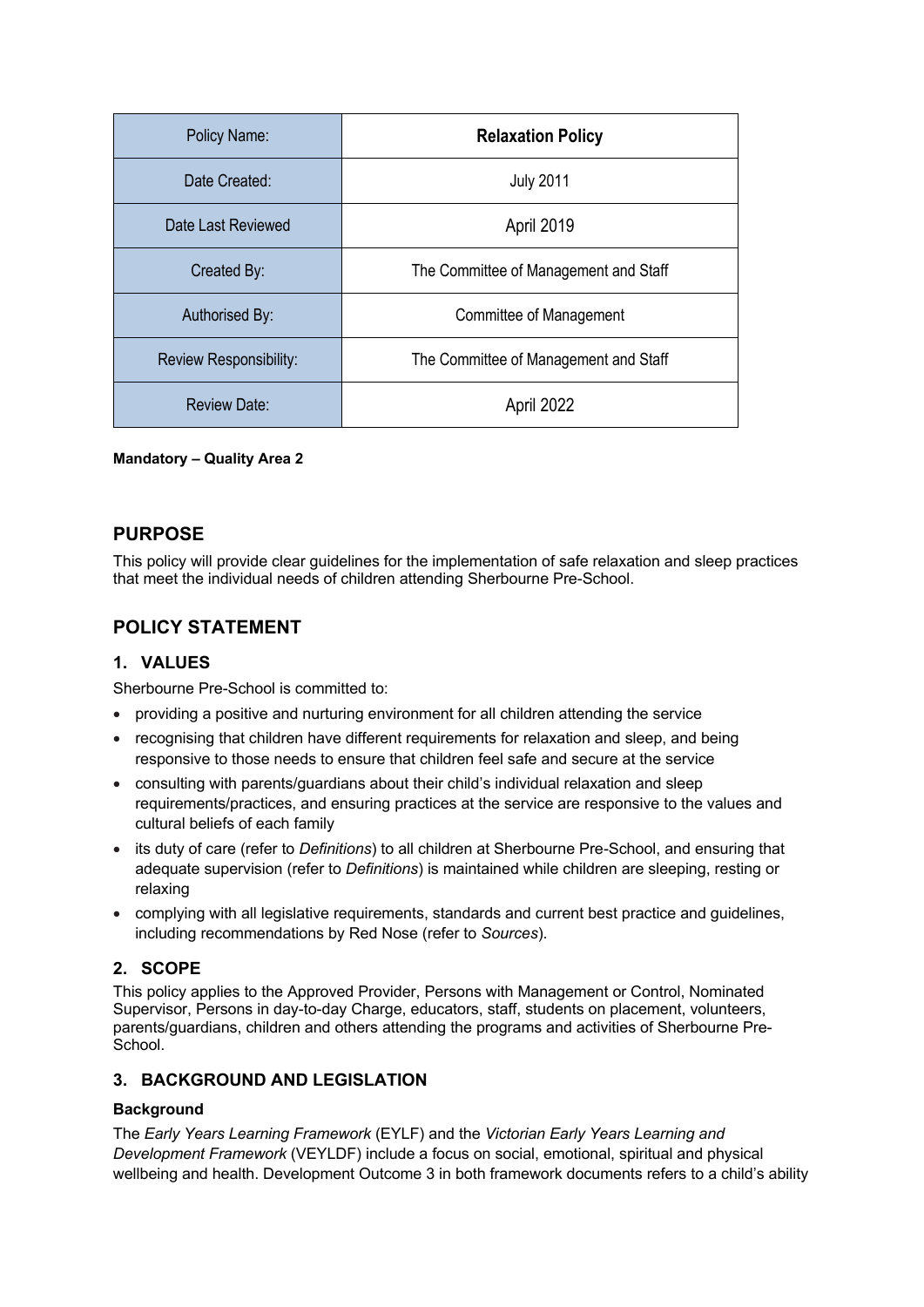to take increasing responsibility for their own wellbeing. One of the indicators for this capacity is that children "recognise and communicate their bodily needs (for example thirst, hunger, rest, comfort, physical activity)". The EYLF suggests that to promote this, educators should:

- consider the pace of the day within the context of the community
- provide a range of active and restful experiences throughout the day, and support children to make appropriate decisions regarding participation.

Employers have a responsibility under the *Occupational Health and Safety Act* to provide a safe and healthy working environment. This duty extends to others present in the workplace, including children and volunteers. Providing a safe environment for children at the service includes complying with current Australian/New Zealand standards in relation to equipment, such as cots and mattresses (refer to *Sources*).

## **Legislation and standards**

Relevant legislation and standards include but are not limited to:

- *Australian Consumer Law and Fair Trading Act 2012*
- *Australian Consumer Law and Fair Trading Regulations 2012*
- Australian/New Zealand Standard Cots for household use Safety Requirements (AS/NZS) 2172:2010)
- Australian/New Zealand Standard Cots for day nursery, hospital and institutional use Safety Requirements (AS/NZS 2130:1998)
- *Education and Care Services National Law Act 2010*
- *Education and Care Services National Regulations 2011*
- *National Quality Standard*, Quality Area 2: Children's Health and Safety
- *Occupational Health and Safety Act 2004*

## **4. DEFINITIONS**

The terms defined in this section relate specifically to this policy. For commonly used terms e.g. Approved Provider, Nominated Supervisor, Regulatory Authority etc. refer to the *General Definitions* section of this manual.

**Adequate supervision:** (In relation to this policy) entails all children (individuals and groups) in all areas of the service, being in sight and/or hearing of an educator at all times including during toileting, sleep, rest and transition routines. Services are required to comply with the legislative requirements for educator-to-child ratios at all times. Supervision contributes to protecting children from hazards that may emerge in play, including hazards created by the equipment used.

Adequate supervision refers to constant, active and diligent supervision of every child at the service. Adequate supervision requires that educators are always in a position to observe each child, respond to individual needs, and immediately intervene if necessary. Variables affecting supervision levels include:

- number, age and abilities of children
- number and positioning of educators
- current activity of each child
- areas in which the children are engaged in an activity (visibility and accessibility)
- developmental profile of each child and of the group of children
- experience, knowledge and skill of each educator
- need for educators to move between areas (effective communication strategies).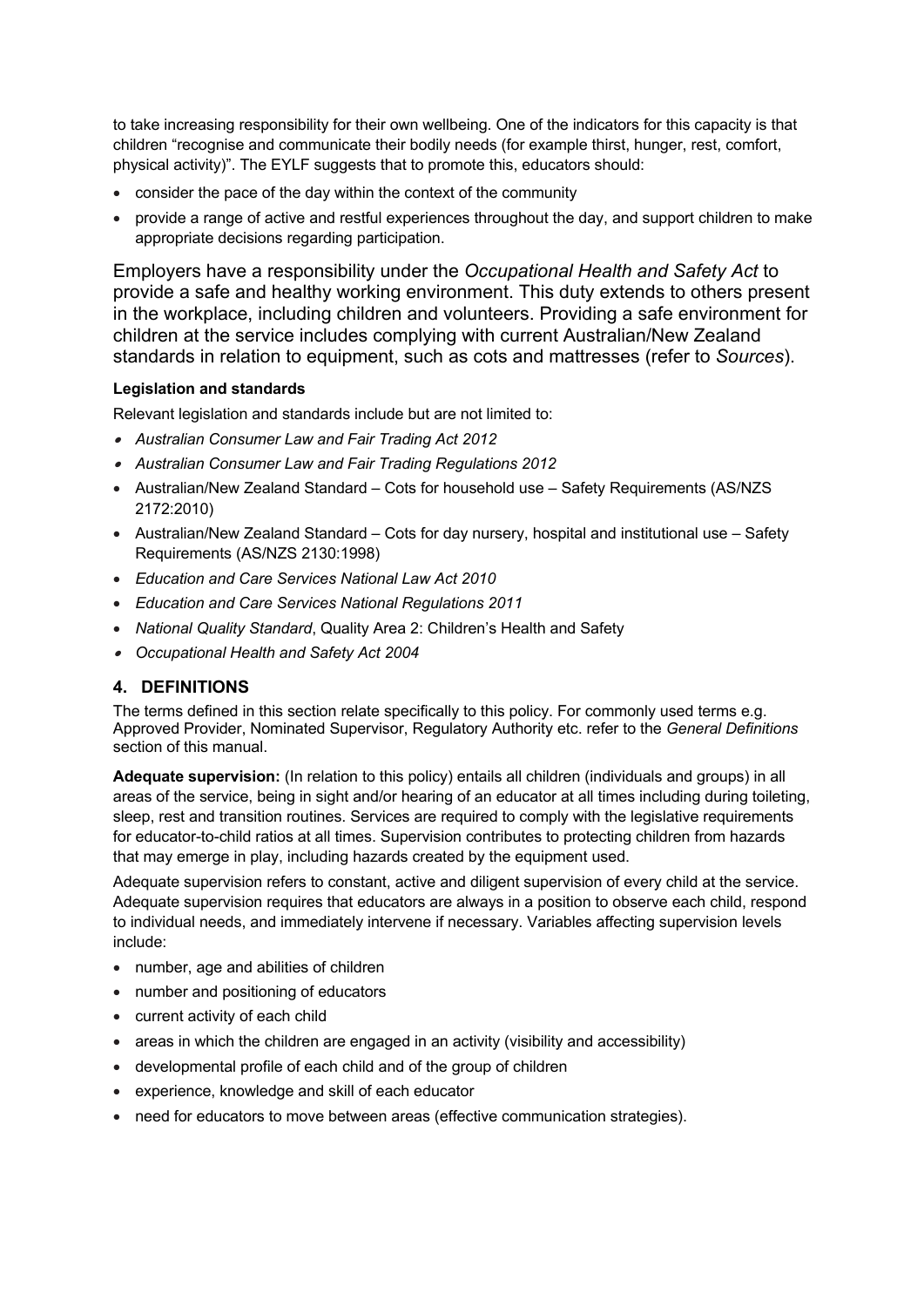**Duty of care:** A common law concept that refers to the responsibilities of organisations to provide people with an adequate level of protection against harm and all reasonable foreseeable risk of injury.

**Red Nose:** (formerly SIDS and Kids), the recognised national authority on safe sleeping practices for infants and children (refer to *Sources)*

**Relaxation/rest:** A period of inactivity, solitude, calmness or tranquillity.

**SIDS (Sudden Infant Death Syndrome):** The unexpected and unexplained death of an infant, usually occurring during sleep.

# **5. SOURCES AND RELATED POLICIES**

## **Sources**

- Australian/New Zealand Standards: (at the time of printing) the current relevant standards are:
	- Australian/New Zealand Standard Cots for household use Safety Requirements (AS/NZS) 2172:2010), and
	- Australian/New Zealand Standard Cots for day nursery, hospital and institutional use Safety Requirements (AS/NZS 2130:1998)

Current standards are available on the SAI Global website at: www.saiglobal.com

- *Belonging, Being & Becoming – The Early Years Learning Framework for Australia* (EYLF): https://www.education.gov.au/
- Grow and Thrive, *Sleep,* volume 2 number 1, February 2013, Centre for Community Child Health: https://www.rch.org.au/home/
- Product safety: a guide for businesses and legal practitioners: https://www.consumer.vic.gov.au/
- Red Nose: Evidence-based information and advice about safe sleeping practices across ages and stages at https://rednose.com.au/
- WorkSafe Victoria, *Children's services – occupational health and safety compliance kit*: https://www.worksafe.vic.gov.au/
- *Victorian Early Years Learning and Development Framework* (VEYLDF): http://www.education.vic.gov.au/Pages/default.aspx

## **Service policies**

- *Child Safe Environment Policy*
- *Hygiene Policy*
- *Incident, Injury, Trauma and Illness Policy*
- *Interactions with Children Policy*
- *Occupational Health and Safety Policy*
- *Supervision of Children Policy*

# **PROCEDURES**

#### **The Approved Provider is responsible for:**

- taking reasonable steps to ensure the sleep/rest needs of children at the service are met, with regard to the age of children, developmental stages and individual needs (Regulation 81(1))
- regularly reviewing practices to ensure compliance with the recommendations of Red Nose in relation to safe sleeping practices for children (refer to *Sources*)
- providing information and training to ensure staff are kept informed of changing practices in relation to safe sleep practices for children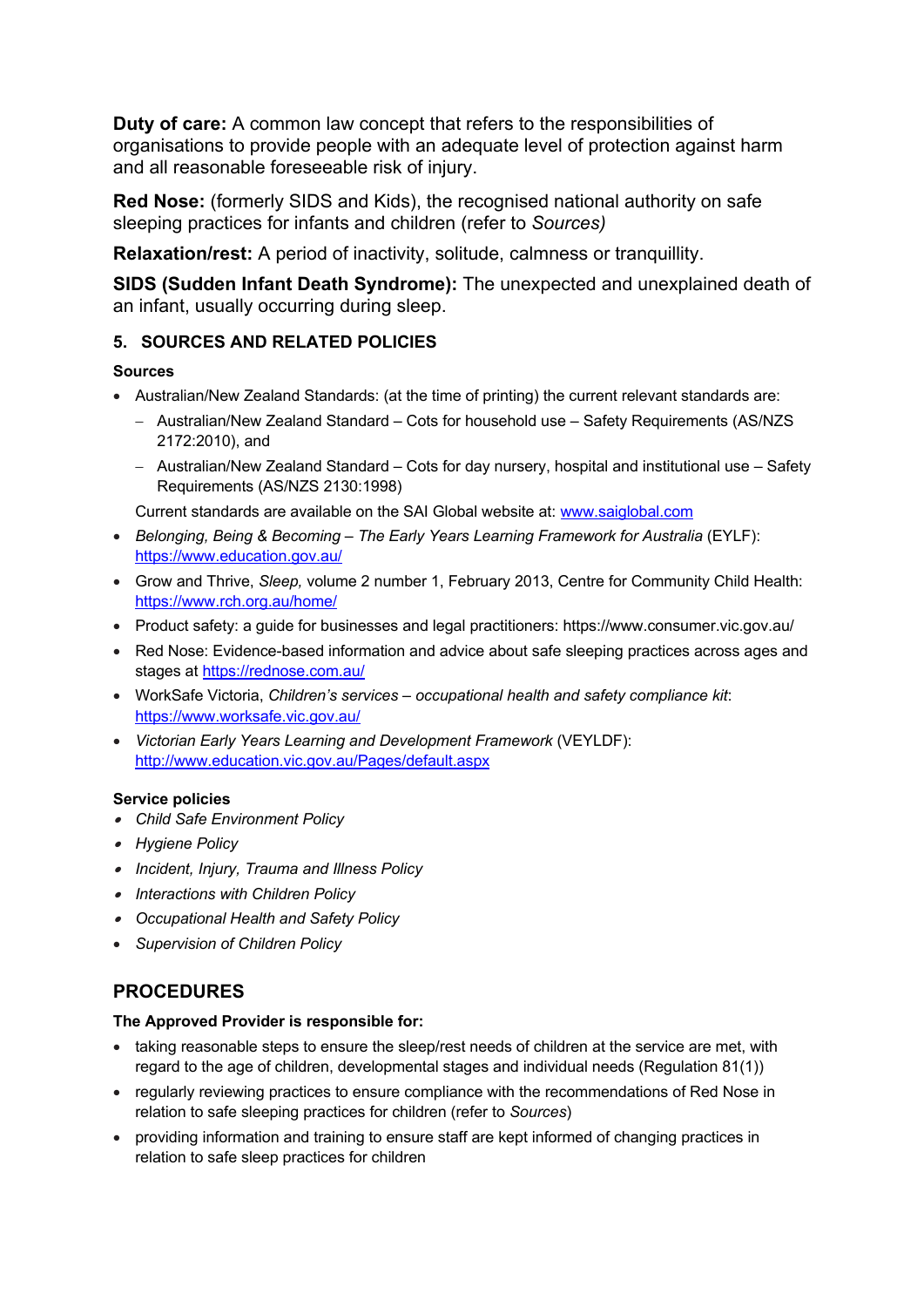- ensuring parents/guardians are consulted about appropriate relaxation and sleep practices for their child
- protecting children from hazards and harm (Section 167)
- consulting with staff in relation to OHS issues when purchasing new equipment for the service
- ensuring compliance with WorkSafe Victoria's *Children's services – occupational health and safety compliance kit* (refer to *Sources*), including in relation to staff lifting children into and out of cots
- ensuring adequate supervision of children at the service at all times, including during relaxation and sleep
- ensuring that rooms used for sleep and relaxation are well ventilated
- ensuring that there is adequate space to store bedding in a hygienic manner (refer to *Hygiene Policy*).

## **The Nominated Supervisor is responsible for:**

- taking reasonable steps to ensure the sleep/rest needs of children at the service are met with regard to the age of children, developmental stages and individual needs (Regulation 81(2))
- ensuring the educational program provides opportunities for each child to sleep, rest or engage in appropriate quiet play activities, as required
- protecting children from hazards and harm (Section 167)
- removing any hazards identified in the child's resting or sleeping environment and informing the Approved Provider, as soon as is practicable
- ensuring all staff and educators comply with the recommendations of Red Nose in relation to safe sleeping practices for children (refer to *Sources*)
- educating families about evidence-based safe sleeping practices
- assessing whether there are exceptional circumstances for alternative practices where family beliefs conflict with current recommended evidence-based guidelines for safe sleeping practices, seek written support from a professional and develop a risk management plan
- ensuring all staff and educators comply with WorkSafe Victoria's *Children's services – occupational health and safety compliance kit* (refer to *Sources*) in relation to lifting children into and out of cots
- ensuring adequate supervision of children at the service at all times, including during relaxation and sleep
- storing items such as bedding in a hygienic manner to prevent cross-contamination (refer to *Hygiene Policy*).

#### **Educators and other staff are responsible for:**

- providing each child with appropriate opportunities for relaxation and sleep according to their needs
- complying with the recommendations of Red Nose in relation to safe sleeping practices for children (refer to *Sources*)
- developing relaxation and sleep practices that are responsive to:
	- the individual needs of children at the service
	- parenting beliefs, values, practices and requirements
	- the length of time each child spends at the service
	- circumstance or events occurring at a child's home
	- consistency of practice between home and the service
	- a child's general health and wellbeing
	- the physical environment, including room temperature, lighting, airflow and noise levels
- educating families about evidence-based safe sleeping practices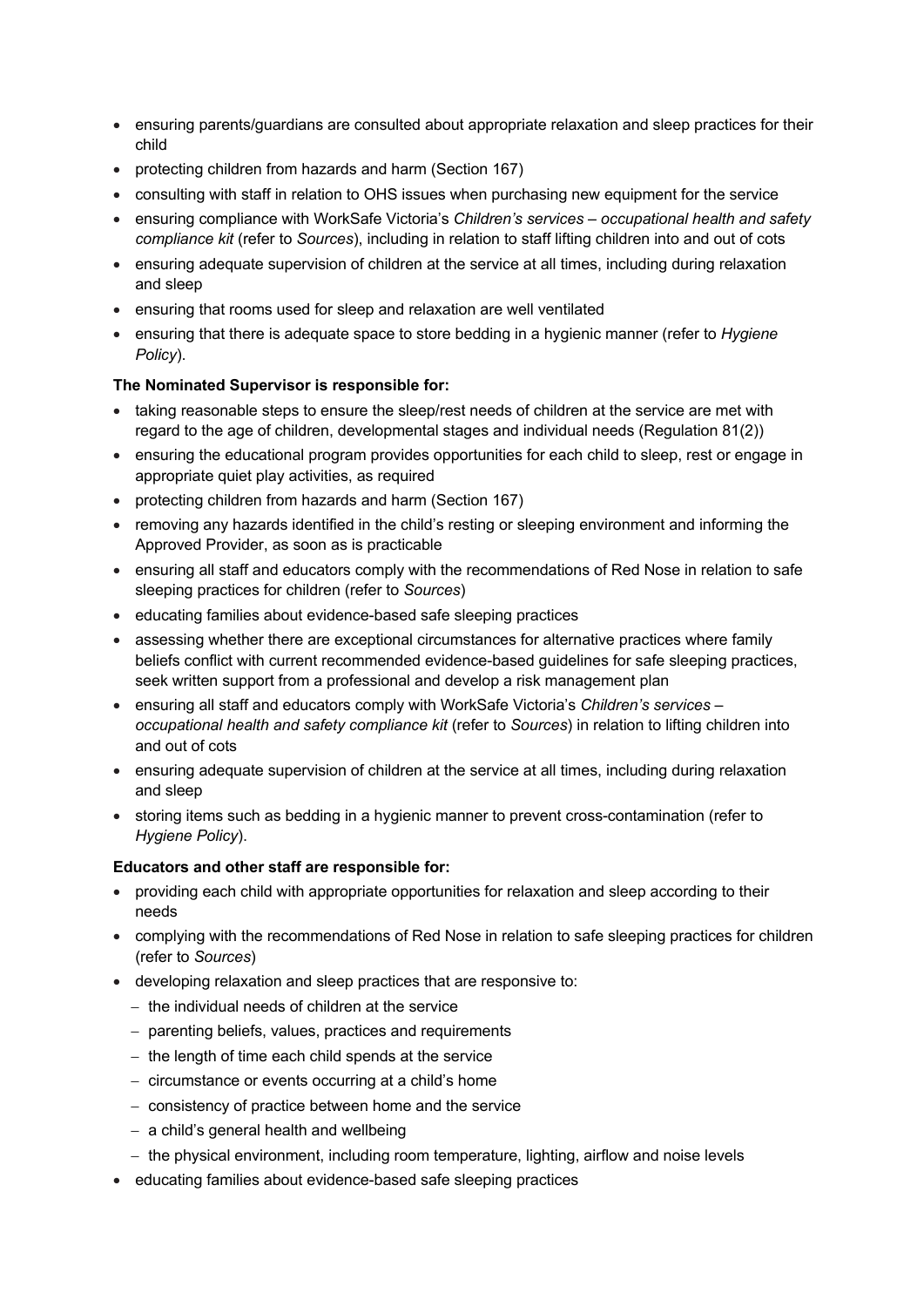- implementing the documented sleep regime and risk management strategies where in exceptional circumstances family beliefs conflict with current recommended evidence-based guidelines for safe sleeping practices
- minimising distress or discomfort for the children in their care
- ensuring that resting and sleeping practices are not used as a behaviour guidance strategy (refer to *Interactions with Children Policy*)
- providing a range of opportunities for relaxation throughout the day
- providing input in relation to OHS issues when new equipment is purchased for the service
- removing any hazards identified in the child's resting or sleeping environment and informing the Nominated Supervisor or Approved Provider, as soon as is practicable
- ensuring that any hanging cords, mobiles, curtains and blinds are inaccessible to children who are resting or sleeping
- providing adequate supervision (refer to *Definitions*) of all children, including during sleep, rest and relaxation
- supervising children displaying symptoms of illness closely, especially when resting or sleeping (refer to *Incident, Injury, Trauma and Illness Policy*)
- ensuring that artificial heating, such as heat bags and hot-water bottles, is not used to provide warmth
- ensuring that each child has their own bed linen, and that the *Hygiene Policy* and procedures are implemented for the cleaning
- documenting and communicating children's rest and sleep times to co-workers during shift changes
- providing information to families about the service's relaxation and sleep practices
- developing communication strategies to inform parents/guardians about their child's rest and sleep patterns, including times and length of sleep
- encouraging children's independence, and assisting children with dressing as needed.

#### **Parents/guardians are responsible for:**

- discussing their child's relaxation and sleep requirements and practices prior to commencing at the service, and when these requirements change
- providing information on the child's enrolment form if the child requires special items while resting or sleeping e.g. a comforter or soft toy
- providing a written medical report if their baby/child is not to be placed on their back during sleep. Parents/guardians must communicate alternative resting practices to staff.

## **Volunteers and students, while at the service, are responsible for following this policy and its procedures.**

# **EVALUATION**

In order to assess whether the values and purposes of the policy have been achieved, the Approved Provider will:

- regularly seek feedback from everyone affected by the policy regarding its effectiveness
- monitor the implementation, compliance, complaints and incidents in relation to this policy
- keep the policy up to date with current legislation, research, policy and best practice
- revise the policy and procedures as part of the service's policy review cycle, or as required
- notify parents/guardians at least 14 days before making any changes to this policy or its procedures unless a lesser period is necessary because of a risk